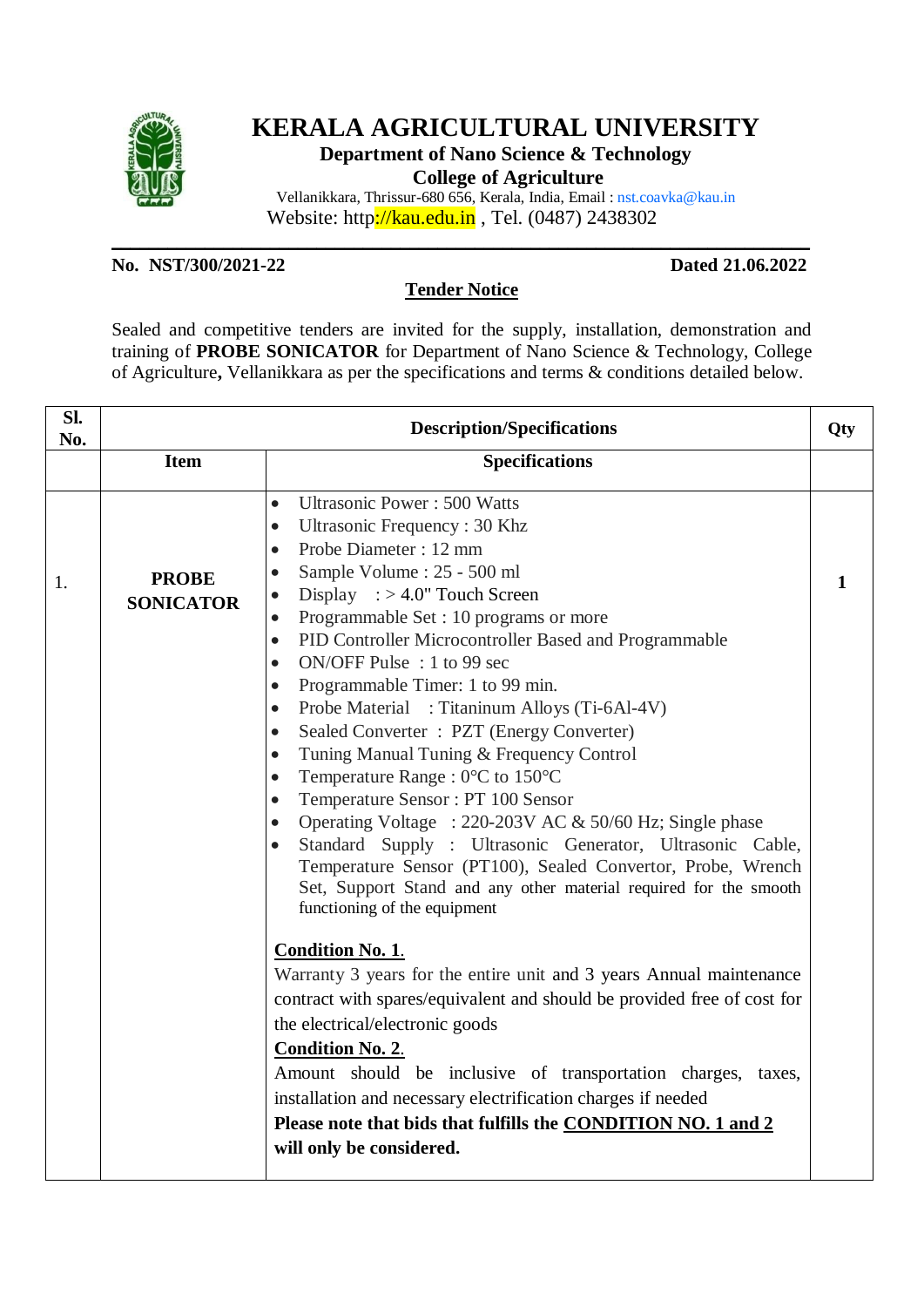| Delivery date of items              | : Within 20 days of confirmation of tender |
|-------------------------------------|--------------------------------------------|
| Last date for receipt of the tender | : At 02.00pm on $05/07/2022$               |
| Date and time of opening of tender  | : At 03.30pm on $05/07/2022$               |

### **Terms and conditions**

1. Tender form

The tender form may be downloaded from the following web link in the internet http://www.kau.in/sites/default/files/documents/kau tender form.pdf The cost of tender form and EMD will be accepted **by way of separate DDs** taken in favour of **Dean, College of Agriculture, Kerala Agricultural University Vellanikkara, Thrissur-680 656 and payable at State Bank of India, KAU Branch, Vellanikkara (IFSC -SBIN0070670)** along with tender. The tender cost and GST amount should be specified, while submitting the tender. **Cost of Tender Form: Rs 1500/- + Rs 270/- (18% GST) = Rs 1770/-**  (both as separate DD's)

2. Earnest Money Deposit (EMD):

One per cent of the value of the tender for **PROBE SONICATOR** rounded to the nearest Rupee has to be remitted as EMD along with the tender as separate DD drawn in favour of **Dean, College of Agriculture, Kerala Agricultural University Vellanikkara, Thrissur-680 656 and payable at State Bank of India, KAU Branch, Vellanikkara (IFSC -SBIN0070670).** The tender should be accompanied by an agreement in Kerala stamp paper worth **Rs 200/- (Rupees Two Hundred Only)** in the prescribed format that can be downloaded from the website, <http://www.kau.in/tenders>

- 3. The sealed cover containing the tender documents should be superscribed as **"Tender for the Supply and installation of PROBE SONICATOR.** The successful tenderer should further execute an agreement in Kerala Stamp paper worth **Rs 200/-** (Rupees Two Hundred Only) and furnish a **Security Deposit** of 5% of cost the item/work quoted in the form of term deposit/bank guarantee/demand draft drawn in favour of **Dean, College of Agriculture, Kerala Agricultural University Vellanikkara, Thrissur-680 656 and payable at State Bank of India, KAU branch, Vellanikkara (IFSC - SBIN0070670**) only when directed from this office. The format of this agreement also can be downloaded from the website, <http://www.kau.in/tenders>
- 4. The rate quoted should be inclusive of all charges (tax, transportation and installation charge etc.) and should be valid for a minimum period of 1 year w.e.f. the date of tender notice. Successful test run of the **PROBE SONICATOR** in the Department of Nan science & Technology should be performed for effecting payment.
- 5. Institutions under KAU are exempted (registered with DSIR) from payment of customs and excise duty for our procurements and hence prices quoted should be exclusive of these. The cost of the item, tax and other charges should be separately stated. The